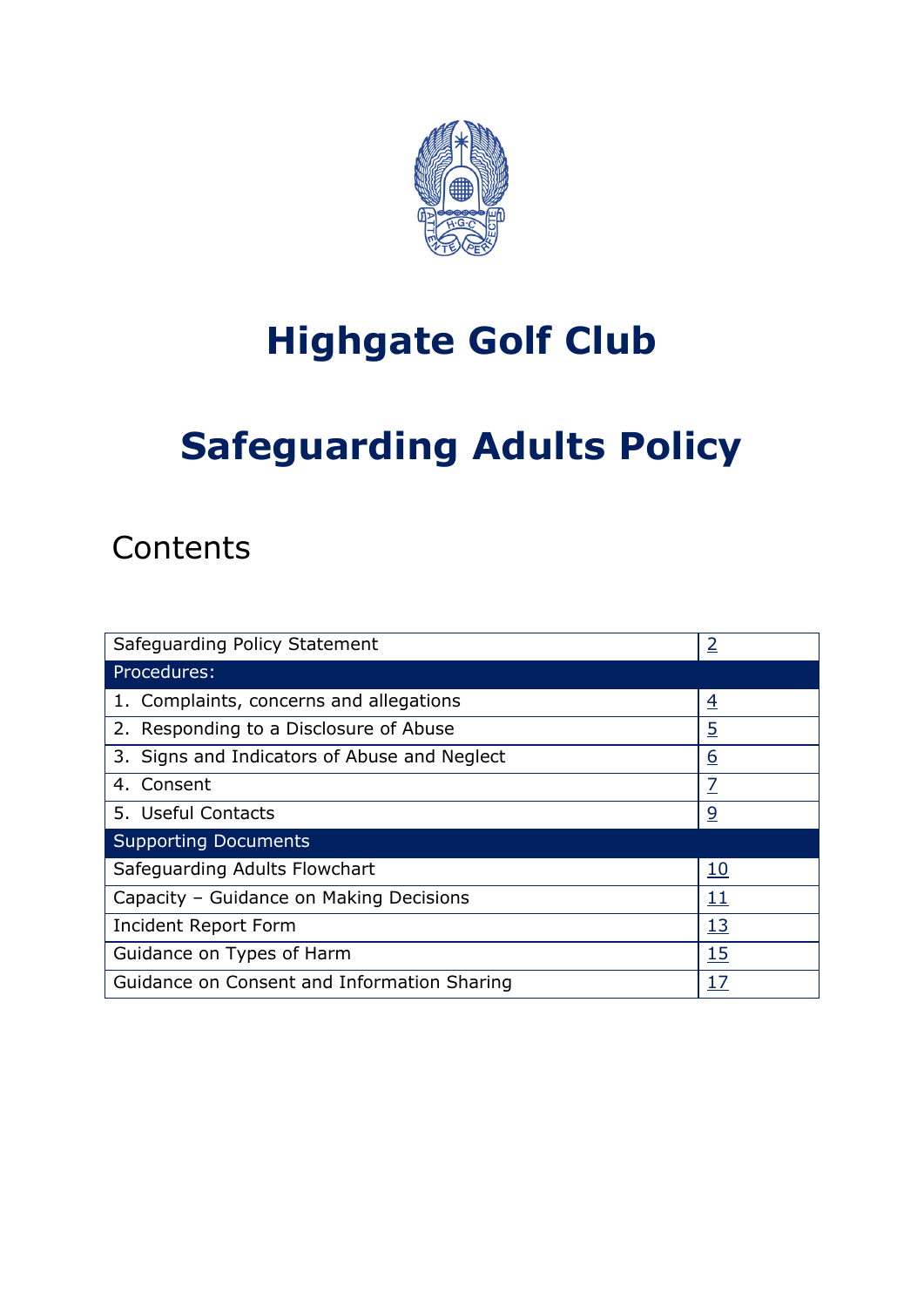## Safeguarding Adults Policy

## <span id="page-1-0"></span>**Introduction**

HIGHGATE GOLF CLUB is committed to creating and maintaining a safe and positive environment for all individuals involved in golf.

Safeguarding duties apply to an adult who:

- Has needs for care and support (whether or not the local authority is meeting any of those needs) and;
- Is experiencing, or is at risk of, abuse or neglect; and;
- As a result of those care and support needs is unable to protect themselves from either the risk of, or the experience of, abuse or neglect.

## Principles in relation to adults at risk

The Care and Support Statutory Guidance Section 14.13 sets out the following six key principles which underpin all adult safeguarding work:

- Empowerment: People being supported and encouraged to make their own decisions and informed consent.
- Prevention: It is better to take action before harm occurs.
- Proportionality: The least intrusive response appropriate to the risk presented.
- Protection: Support and representation for those in greatest need.
- Partnership: Local solutions through services working with their communities. Communities have a part to play in preventing, detecting and reporting neglect and abuse.
- Accountability: Accountability and transparency in delivering safeguarding.

**Making safeguarding personal** is the concept that adult safeguarding should be person led and outcome focused. It engages the person in a conversation about how best to respond to their safeguarding situation in a way that enhances involvement, choice and control. As well as improving quality of life, well-being and safety.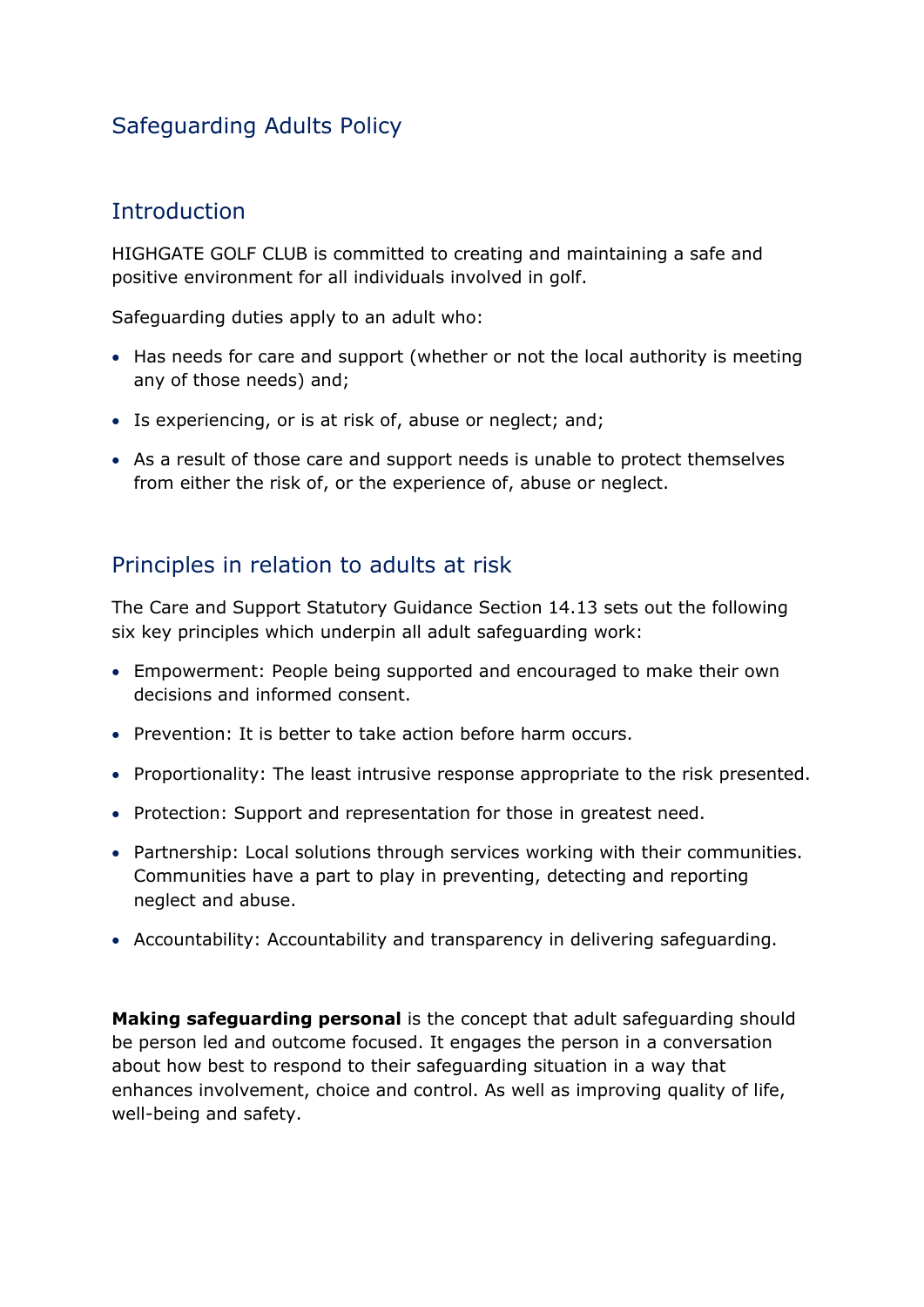Wherever possible discuss safeguarding concerns with the adult to get their view of what they would like to happen and keep them involved in the safeguarding process, seeking their consent to share information outside of the organisation where necessary.

The principles of the Mental Capacity Act 2005 (MCA) state that every individual has the right to make their own decisions and provides the framework for this to happen.

In addition, HIGHGATE GOLF CLUB recognises the following principles which underpin our work with all groups and individuals who may have additional needs for support and protection:

- It is every adult's right to be protected from abuse irrespective of their age, gender identity, faith or religion, culture, ethnicity, sexual orientation, background, economic position, marital status, disability or level of ability.
- All staff and volunteers share the responsibility for the protection of adults at risk and will show respect and understanding for their rights, safety and welfare.
- The additional vulnerability of disabled adults (including those with invisible disabilities, learning and communication differences) is recognised.
- Allegations of abuse or concerns about the welfare of any adult will be treated seriously and will be responded to swiftly and appropriately.
- HIGHGATE GOLF CLUB recognises the role and responsibilities of the statutory agencies in safeguarding adults and is committed to complying with the procedures of the Local Safeguarding Adults Boards.
- Confidentiality will be maintained appropriately at all times and the adult's safety and welfare must be the overriding consideration when making decisions on whether or not to share information about them.
- HIGHGATE GOLF CLUB will support all adults to understand their roles and responsibilities with regards to safeguarding and protecting adults at risk, including the responsibility to report all concerns in line with HIGHGATE GOLF CLUB safeguarding adults policy and procedures.
- All participants involved in golfing activities have the right to be listened to with respect and to be heard.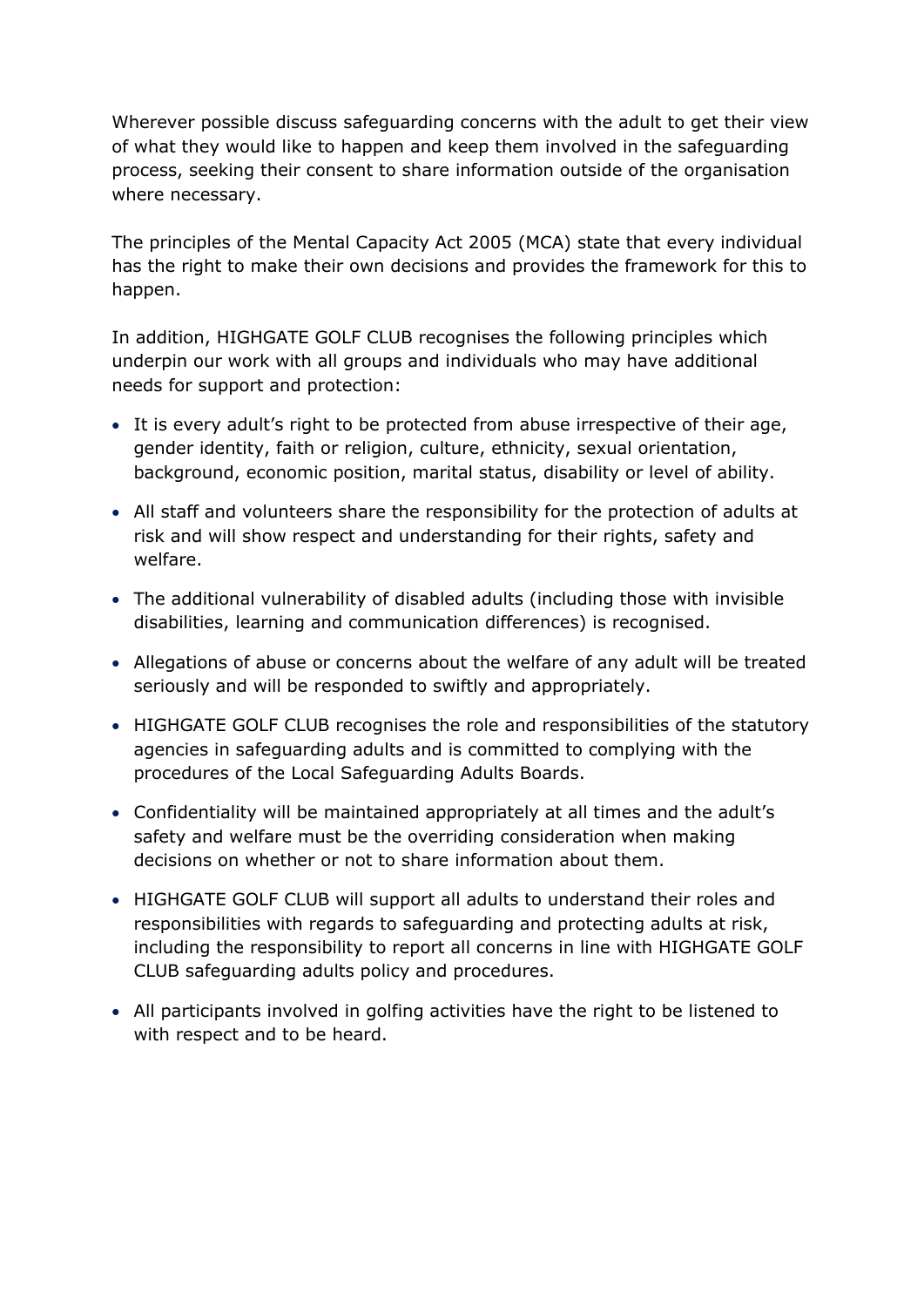## Guidance and legislation

The practices and procedures within this policy are based on the principles contained within the UK and legislation and Government Guidance and have been developed to complement the Safeguarding Adults Boards policy and procedures, and take the following into consideration:

- The Care Act 2014
- The Protection of Freedoms Act 2012
- Domestic Violence, Crime and Victims (Amendment ) Act 2012
- The Equality Act 2010
- The Safeguarding Vulnerable Groups Act 2006
- Mental Capacity Act 2005
- Sexual Offences Act 2003
- The Human Rights Act 1998
- The Data Protection Act 2018

### Responsibilities and implementation

HIGHGATE GOLF CLUB will seek to promote the principles of safeguarding by:

- Reviewing HIGHGATE GOLF CLUB policy and procedures every three years or whenever there is a major change in legislation.
- Giving guidance on appropriate recruitment procedures to assess the suitability of volunteers and staff working with vulnerable groups.
- Following procedures to report welfare concerns and allegations about the behaviour of adults and ensure that all staff, volunteers, parents and participants, including children, are aware of these procedures.
- Directing club staff, volunteers & coaches to appropriate safeguarding training and learning opportunities, where this is appropriate to their role.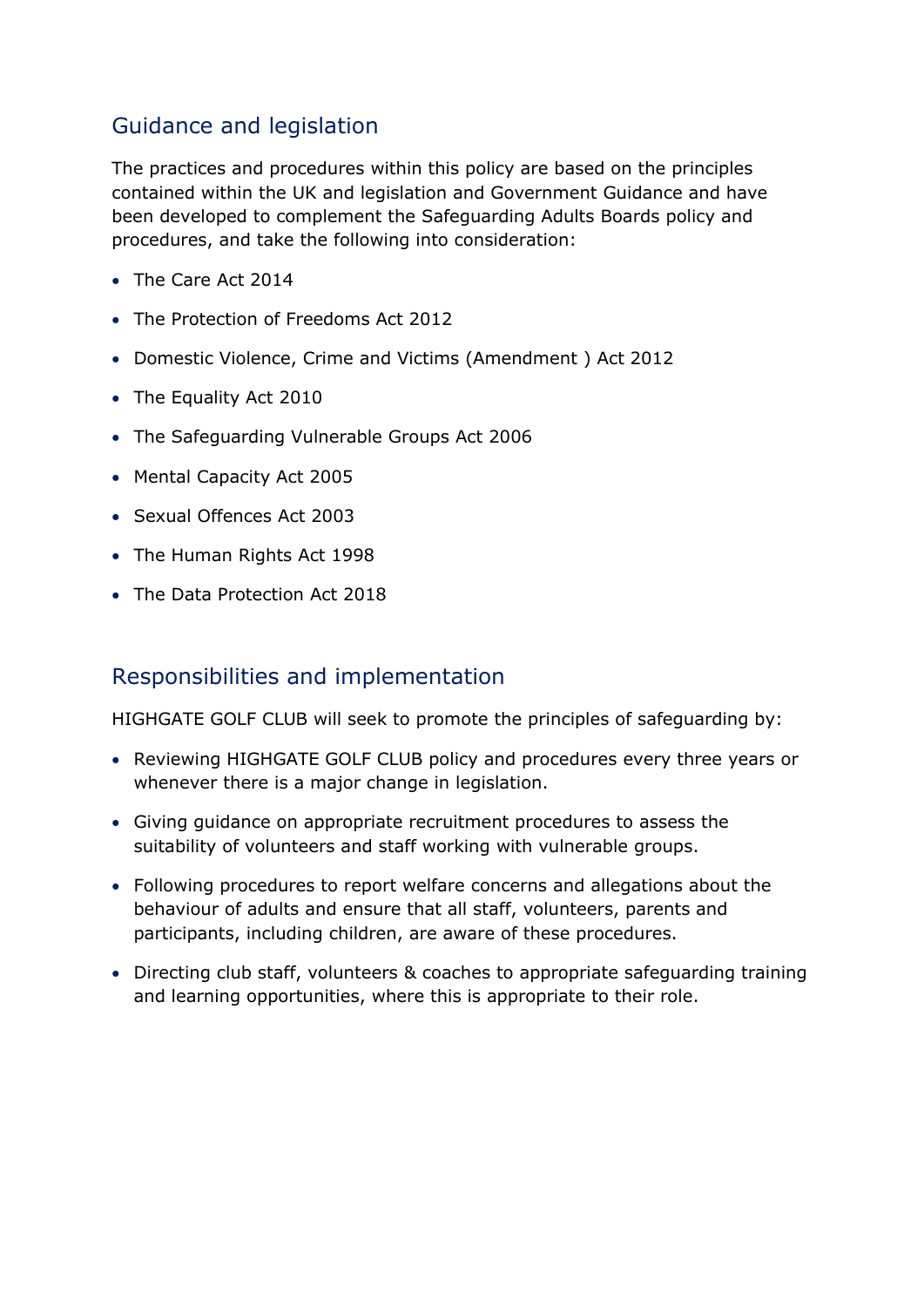## <span id="page-4-0"></span>1. Complaints, concerns and allegations

- **1.1** As a player, parent, carer, member of staff or volunteer you may be concerned about the welfare of an adult, become aware that abuse or poor practice is taking place, suspect abuse or poor practice may be occurring or be told about something that may be abuse or poor practice. These concerns should be brought to the attention of the England Golf Lead Safeguarding Officer without delay.
- **1.2** The person reporting the concern is not required to decide whether abuse has occurred, but simply has a duty to pass on their concerns and any relevant information tel: 01526 351824. All concerns will be treated in confidence. Details should only be shared on a 'need to know' basis with those who can help with the management of the concern.
- **1.3** Concerns will be recorded on an Incident Report Form and sent to England Golf Lead Safeguarding Officer and retained confidentially. The Lead Safeguarding Officer will assist with completion of this form if required, tel 01526 351824.
- **1.4** HIGHGATE GOLF CLUB will work with England Golf, counties and other external agencies to take appropriate action where concerns relate to potential abuse or serious poor practice. HIGHGATE GOLF CLUB disciplinary procedures will be applied and followed where possible.
- **1.5** Safeguarding adults at risk requires everyone to be committed to the highest possible standards of openness, integrity and accountability. HIGHGATE GOLF CLUB supports an environment where staff, volunteers, parents/carers and the public are encouraged to raise safeguarding concerns. Anyone who reports a legitimate concern to the organisation (even if their concerns subsequently appear to be unfounded) will be supported. All concerns will be taken seriously.
- **1.6** It is important when considering your concern that you also consider the needs and wishes of the person at risk.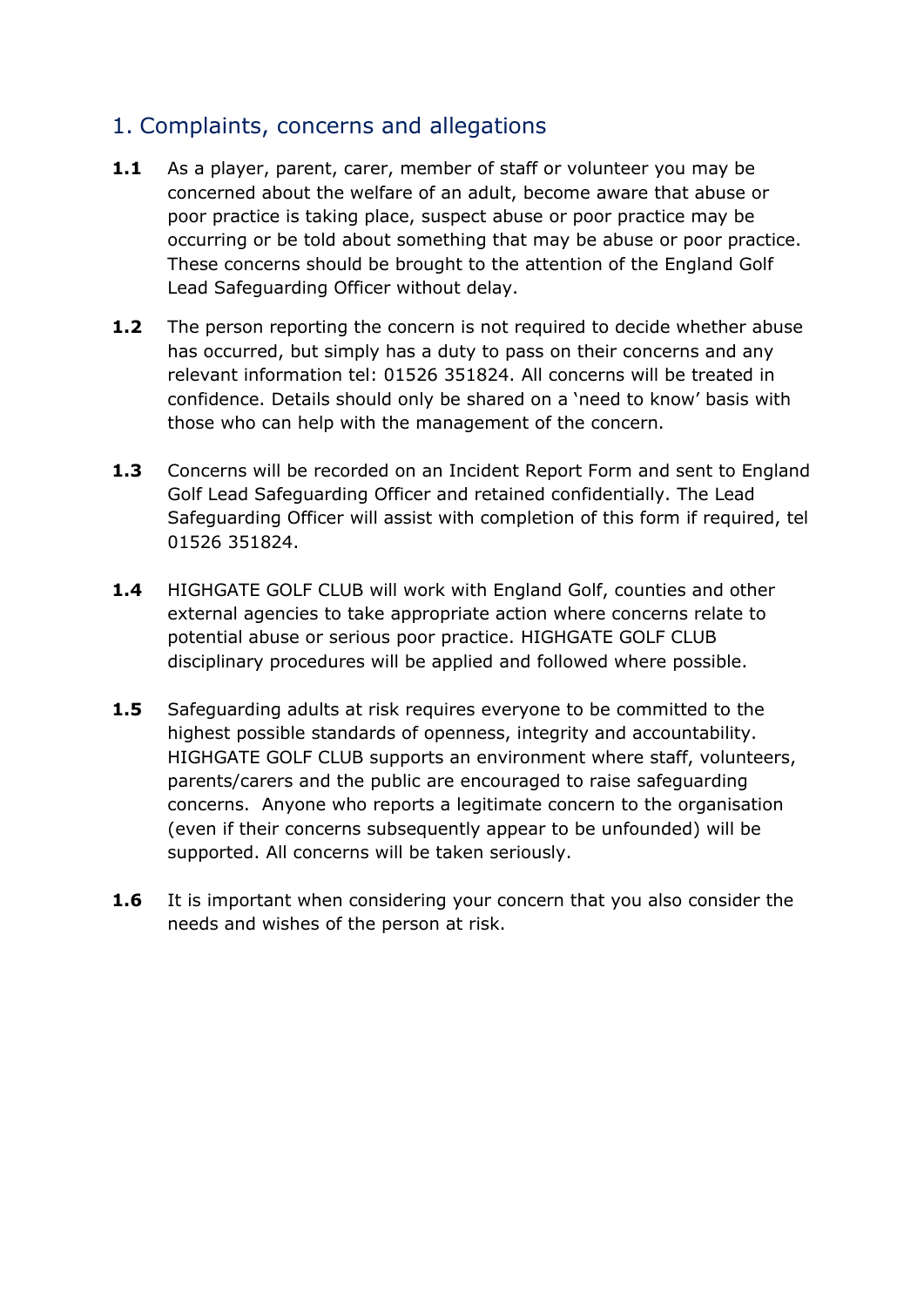## <span id="page-5-0"></span>2. Responding to disclosure of abuse

- **2.1** If an adult indicates that they are being abused the person receiving the information should:
	- Stay Calm
	- Listen carefully to what is said, allowing the adult to continue at their own pace, and take it seriously.
	- Explain that it is likely the information will have to be shared with othersdo not promise to keep secrets.
	- Keep questions to a minimum, only ask questions if you need to identify/ clarify what the person is telling you. Take care to distinguish between fact, observation, allegation and opinion. It is important that the information you have is accurate.
	- Reassure the person that they have done the right thing in revealing the information.
	- Ask them what they would like to happen next.
	- Explain what you would like to do next and ask if they are happy for you to share the information in order for you to help them. As long as it does not increase the risk to the individual, you should explain to them that it is your duty to share your concern with your Lead Safeguarding Officer.
	- Record in writing what was said using the adult's own words as soon as possible

#### **2.2** DO NOT:

- Dismiss the concern.
- Panic or allow shock or distaste to show.
- Probe for more information than is offered.
- Make promises that cannot be kept.
- Conduct an investigation of the case.
- Make negative comments about the alleged perpetrator.

If the matter is urgent and relates to the immediate safety of an adult at risk then contact the police immediately. Complete and Incident Form and copy it to the England Golf Lead Safeguarding Officer within 24 hours.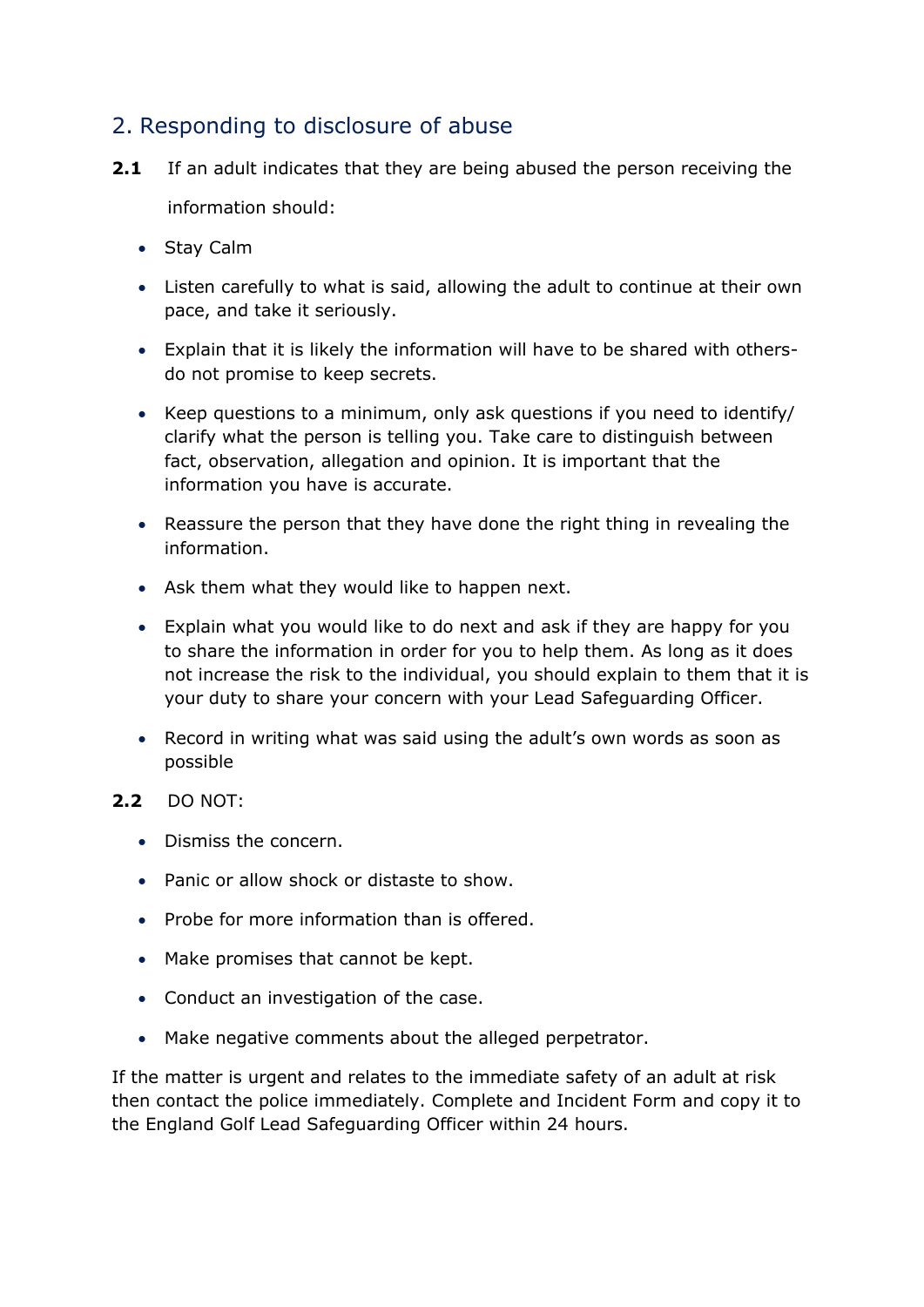## <span id="page-6-0"></span>3. Signs and indicators of abuse and neglect

- **3.1** Abuse can take place in any context. Abuse may be inflicted by anyone. Players, members, staff, volunteers or coaches may suspect that an adult is being abused or neglected outside of the club setting. There are many signs and indicators that may suggest someone is being abused or neglected, these include but are not limited to:
	- Unexplained bruises or injuries or lack of medical attention when an injury is present.
	- Person has belongings or money going missing.
	- Person is not attending / no longer enjoying their sessions.
	- Someone losing or gaining weight / an unkempt appearance. A change in the behaviour or confidence of a person.
	- Self-harm.
	- A fear of a particular group or individual.
	- They may tell you / another person they are being abused i.e. a disclosure.

### <span id="page-6-1"></span>4. Consent

- **4.1** The Care Act 2014 statutory guidance advises that the first priority in safeguarding should always be to ensure the safety and well-being of the adult.
- **4.2** Adults have a general right to independence, choice and selfdetermination including control over information about themselves.
- **4.3** HIGHGATE GOLF CLUB does not expect staff, coaches or volunteers to support an adult who is felt to be vulnerable or at risk through their decision making process but expects them to inform England Golf without delay so that they can clearly define the various options to help support the adult at risk to make a decision about their safety. As long as it does not increase the risk to the individual, it should be explained to them that it is their duty to share their concern with the England Golf Lead Safeguarding Officer. Consent is not required to seek guidance or share information with the National Governing Body.
- **4.4** Adults may not give their consent to the sharing of safeguarding information outside of the organisation for a number of reasons. For example, they may be unduly influenced, coerced or intimidated by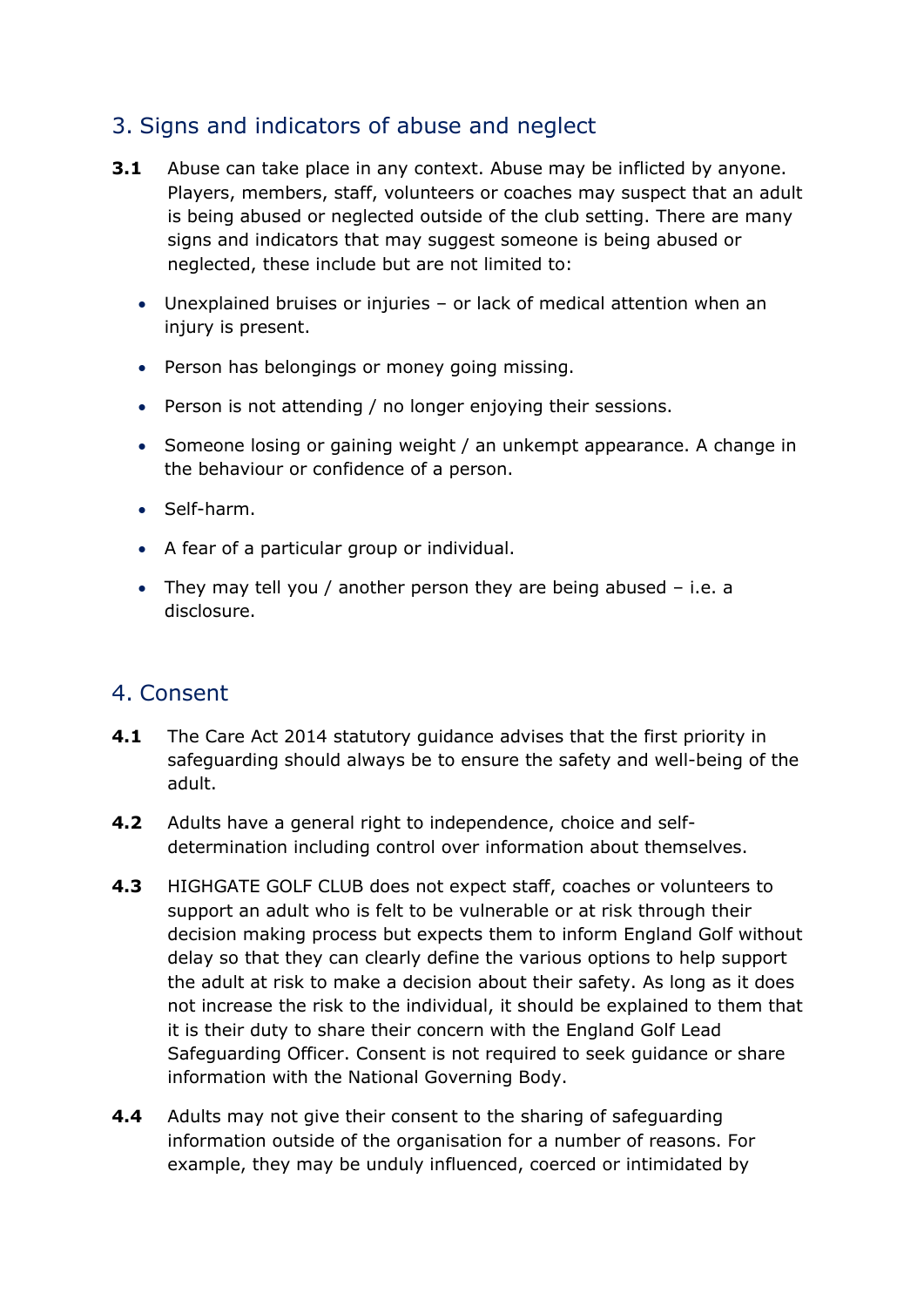another person, they may be frightened of reprisals, they may fear losing control, they may not trust social services or other partners or they may fear that their relationship with the abuser will be damaged. Reassurance and appropriate support may help to change their view on whether it is best to share information.

- **4.5** Those seeking to support the adult should consider the following:
	- Explore the reasons for the adult's objections what are they worried about?
	- Explain the concern and why you think it is important to share the information
	- Tell the adult with whom you may be sharing the information with and why
	- Explain the benefits, to them or others, of sharing information could
	- they access better help and support?
	- Discuss the consequences of not sharing the information could someone come to harm?
	- Reassure them that the information will not be shared with anyone who does not need to know
	- Reassure them that they are not alone and that support is available to them.
- **4.6** If the adult continues to refuse intervention to support them with a safeguarding concern, or requests that information about them is not shared with other safeguarding partners their wishes should be respected.
- **4.7** However, there are a number of circumstances where those seeking to support the adult can reasonably override such a decision, including but not limited to:
	- It appears that the adult lacks the mental capacity to make that decision (this must be properly explored and further guidance should be sought from the England Golf Lead Safeguarding Officer)
	- Emergency or life-threatening situations may warrant the sharing of relevant information with the emergency services without consent
	- Other people are, or may be, at risk, including children
	- A serious crime has been committed / may be prevented
	- Individuals in a Position of Trust are implicated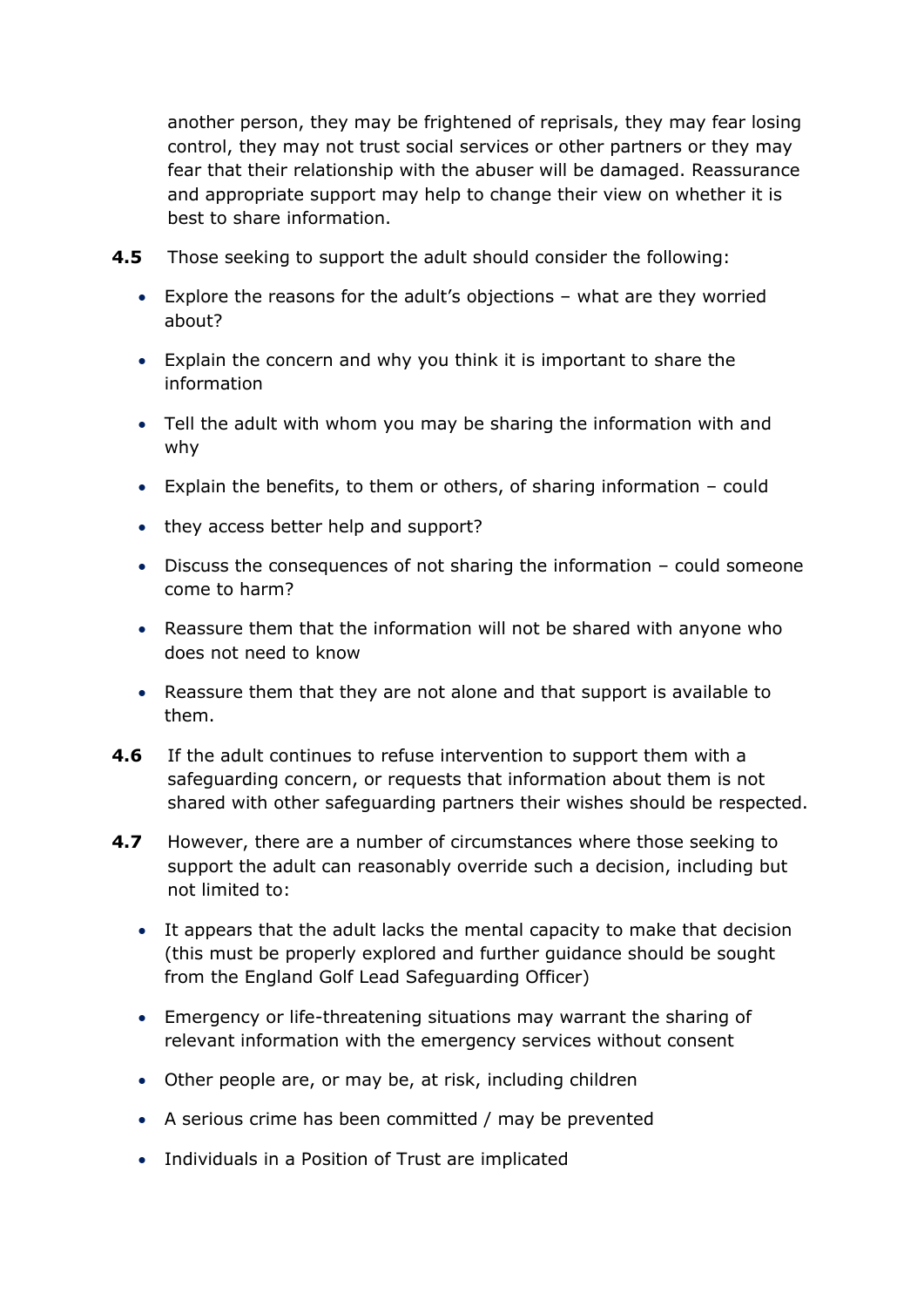**4.7.1** In such circumstances, it is important to keep a careful record of the decision-making process and guidance should be sought from the England Golf Lead Safeguarding Officer. Legal advice will be sought where appropriate. If the decision is to take action without the adult's consent, then unless it is unsafe to do so, the adult should be informed that this is being done and of the reasons why.

## <span id="page-8-0"></span>5. Useful Contacts

England Golf Useful Contacts

| <b>Name</b>                  | <b>Address</b>                                                                                                               | <b>Number and email</b>                      |
|------------------------------|------------------------------------------------------------------------------------------------------------------------------|----------------------------------------------|
| Lead Safeguarding<br>Officer | <b>England Golf</b><br><b>National Golf Centre</b><br>The Broadway<br><b>Woodhall Spa</b><br>Lincolnshire<br><b>LN10 6PU</b> | 01526 351824<br>safeguarding@englandgolf.org |

#### Local Contacts

| <b>Name</b>                                                         | <b>Address</b>   | <b>Number and email</b>                            |
|---------------------------------------------------------------------|------------------|----------------------------------------------------|
| <b>Haringey Council</b><br>- Safeguarding<br><b>Adults</b>          | Haringey Council | 020 8489 1400<br>firstresponseteam@haringey.gov.uk |
| Haringey Council -<br>Social Care-<br><b>Emergency Duty</b><br>Team | Haringey Council | 020 8489 0000                                      |

#### National Contacts

| <b>Name</b>                                                          | <b>Website</b>        | <b>Number and email</b>                              |
|----------------------------------------------------------------------|-----------------------|------------------------------------------------------|
| Ann Craft Trust -<br>Safeguarding<br>Adults in Sport and<br>Activity | www.anncrafttrust.org | 0115 951 5400<br>Ann-Craft<br>Trust@nottingham.ac.uk |
| Samaritans                                                           |                       | 01522 782333                                         |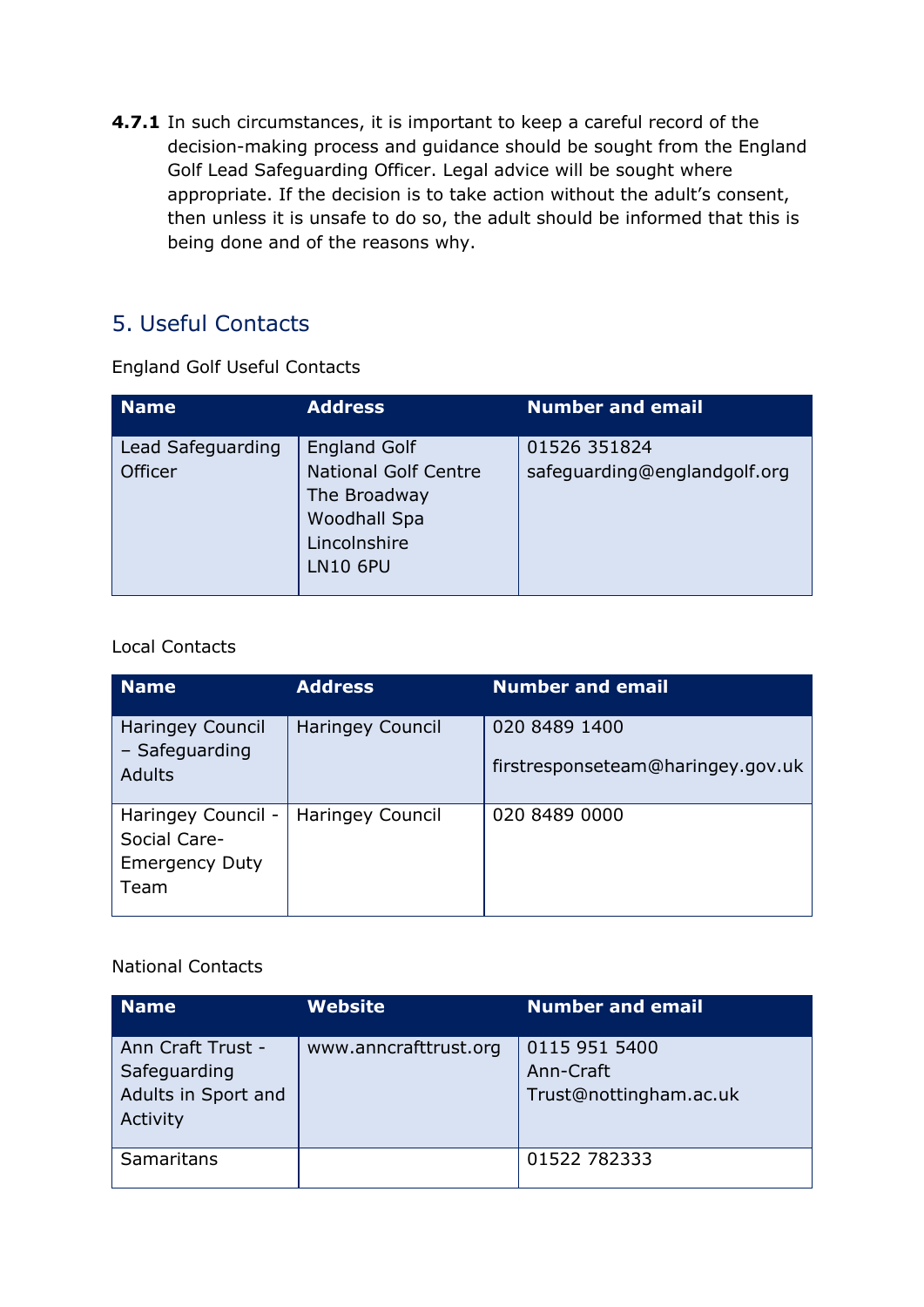## <span id="page-9-0"></span>Safeguarding Adults Flowchart What to do if you have a concern about an adult?



## **Remember**

It is not your duty to investigate concerns about an adult but do not ignore them – talk to the adult if possible and get in touch with someone within your organisation or the local authority for advice.

\* If for any reason a Club Welfare Officer is not in post or is unavailable a principle of least delay is important. Please contact the England Golf Lead Safeguarding Officer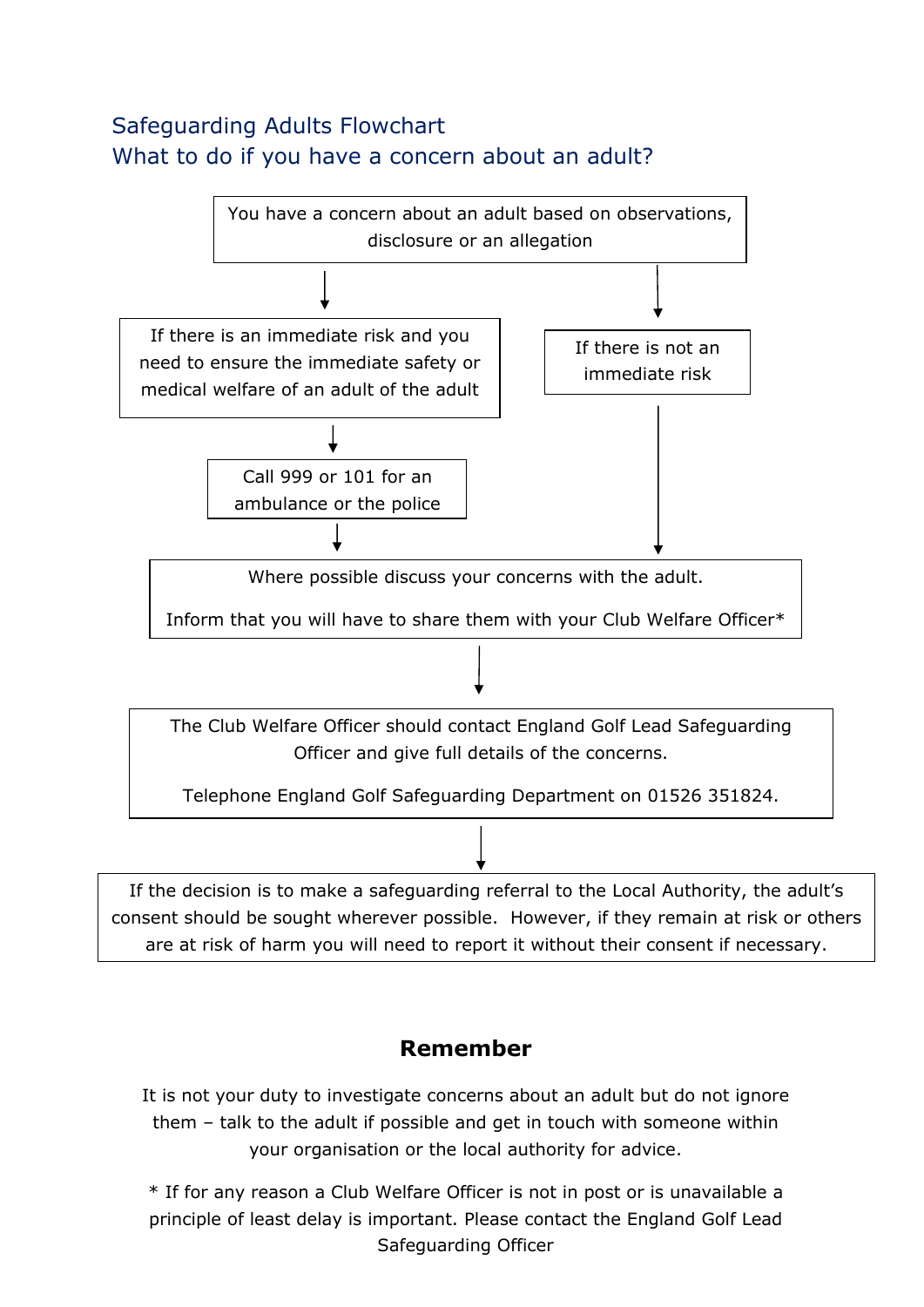## <span id="page-10-0"></span>HIGHGATE GOLF CLUB

## Capacity – Guidance on Making Decisions

The issue of capacity or decision making is a key one in safeguarding adults. It is useful for organisations to have an overview of the concept of capacity.

We make many decisions every day, often without realising. We make so many decisions that it's easy to take this ability for granted.

But some people are only able to make some decisions, and a small number of people cannot make any decisions. Being unable to make a decision is called "lacking capacity".

To make a decision we need to:

- Understand information
- Remember it for long enough
- Think about the information
- Communicate our decision

A person's ability to do this may be affected by things like learning disability, dementia, mental health needs, acquired brain injury, and physical ill health.

The Mental Capacity Act 2005 (MCA) states that every individual has the right to make their own decisions and provides the framework for this to happen.

The MCA is about making sure that people over the age of 16 have the support they need to make as many decisions as possible.

The MCA also protects people who need family, friends, or paid support staff to make decisions for them because they lack capacity to make specific decisions.

Our ability to make decisions can change over the course of a day**.**

Here are some examples that demonstrate how the timing of a question can affect the response:

- A person with epilepsy may not be able to make a decision following a seizure.
- Someone who is anxious may not be able to make a decision at that point.
- A person may not be able to respond as quickly if they have just taken some medication that causes fatigue.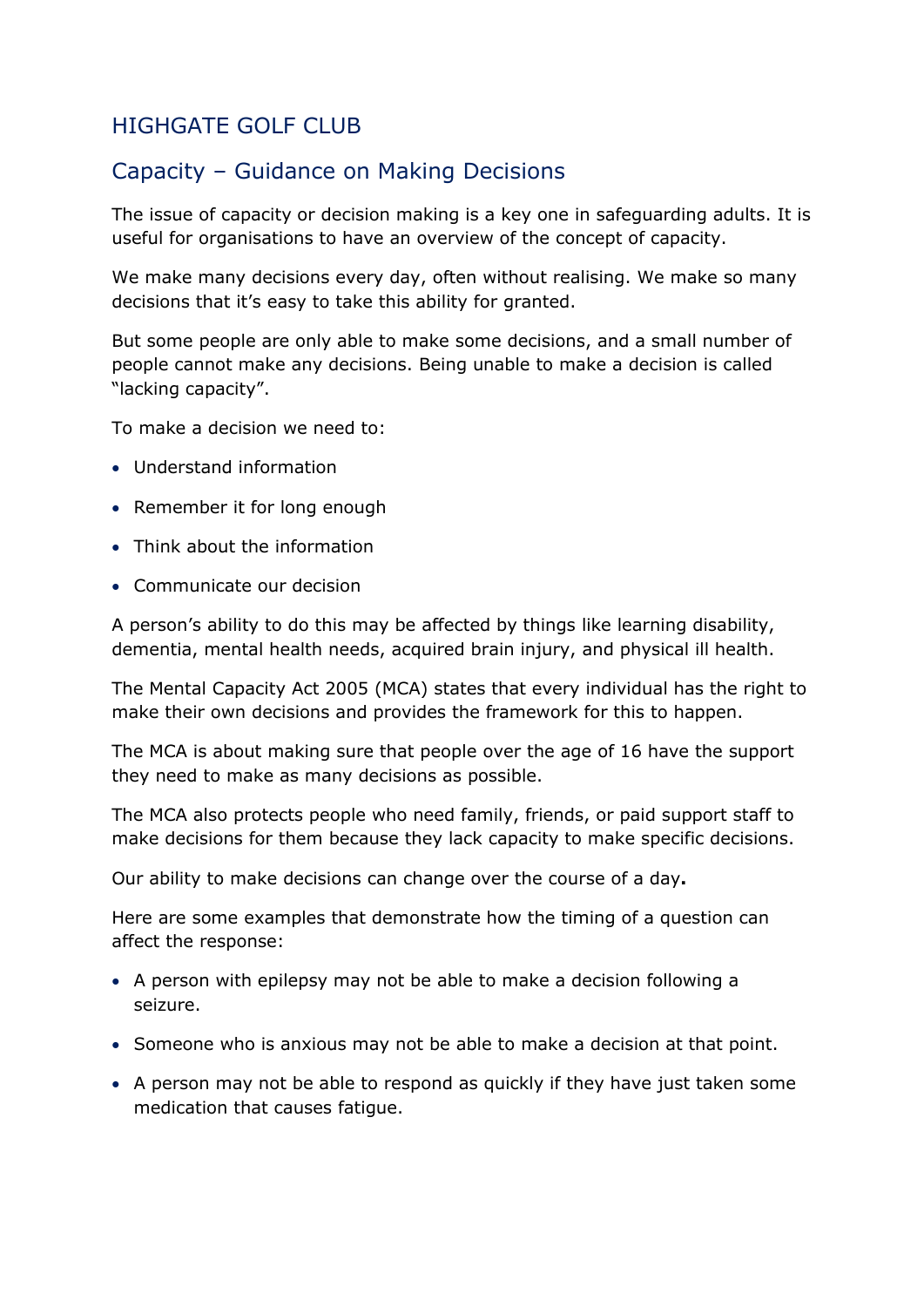In each of these examples, it may appear as though the person cannot make a decision. But later in the day, presented with the same decision, they may be able to at least be involved.

The MCA recognises that capacity is decision-specific, so no one will be labelled as entirely lacking capacity. The MCA also recognises that decisions can be about big life-changing events, such as where to live, but equally about small events, such as what to wear on a cold day.

To help you to understand the MCA, consider the following five points:

- **1.** Assume that people are able to make decisions, unless it is shown that they are not. If you have concerns about a person's level of understanding, you should check this with them, and if applicable, with the people supporting them.
- **2.** Give people as much support as they need to make decisions. You may be involved in this – you might need to think about the way you communicate or provide information, and you may be asked your opinion.
- **3.** People have the right to make unwise decisions. The important thing is that they understand the implications. If they understand the implications, consider how risks might be minimised.
- **4.** If someone is not able to make a decision, then the person helping them must only make decisions in their "best interests". This means that the decision must be what is best for the person, not for anyone else. If someone was making a decision on your behalf, you would want it to reflect the decision you would make if you were able to.
- **5.** Find the least restrictive way of doing what needs to be done.

## Remember

- You should not discriminate or make assumptions about someone's ability to make decisions, and you should not pre-empt a "best-interests" decision merely on the basis of a person's age, appearance, condition, or behaviour.
- When it comes to decision-making, you could be involved in a minor way, or asked to provide more detail. The way you provide information might influence a person's ultimate decision. A person may be receiving support that is not in line with the MCA, so you must be prepared to address this.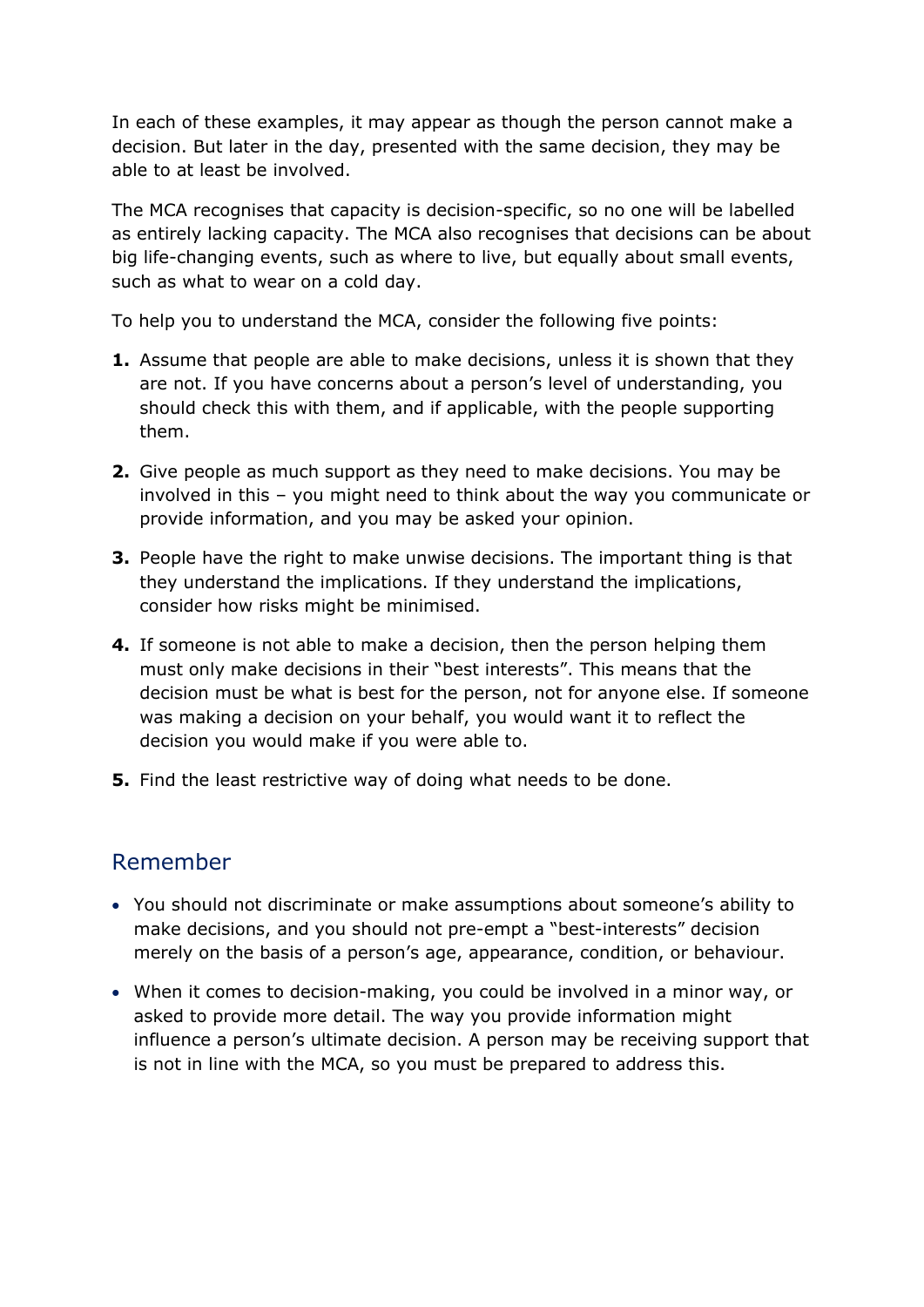## <span id="page-12-0"></span>Incident Report Form

| Recorder's Name: |               |
|------------------|---------------|
| Address:         |               |
| Post Code:       | Telephone No: |

| Name of Identified Adult: |               |
|---------------------------|---------------|
| Address:                  |               |
| Post Code:                | Telephone No: |

| Complainant's Name: |               |
|---------------------|---------------|
| Address:            |               |
| Post Code:          | Telephone No: |

| Details of the allegations: [include: date; time; location; and nature of the<br>incident.] |
|---------------------------------------------------------------------------------------------|
| Additional information: [include: witnesses; corroborative statements; etc.]                |
|                                                                                             |
|                                                                                             |
|                                                                                             |
| Have you discussed your concerns with the adult? What are their views?                      |
|                                                                                             |
|                                                                                             |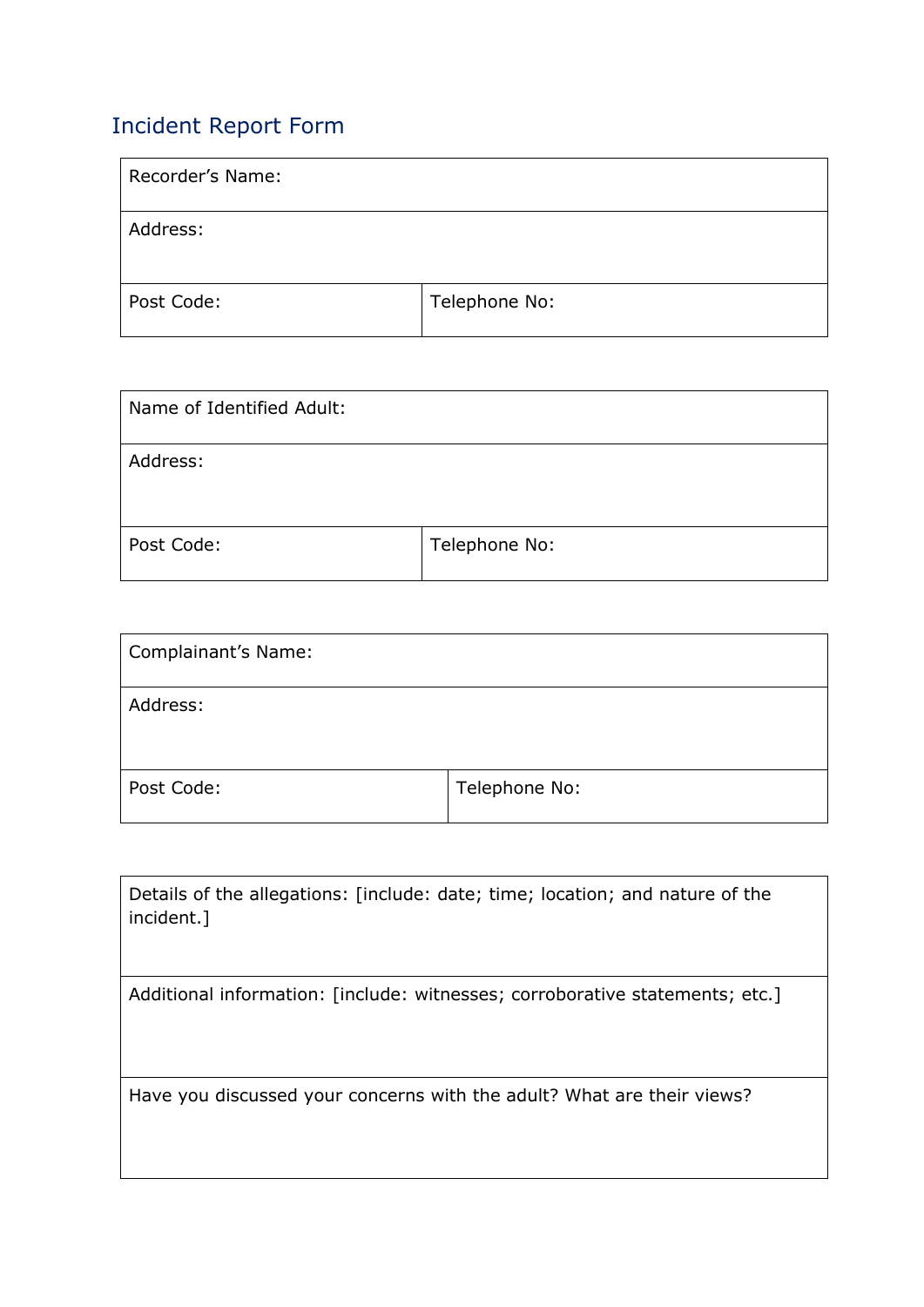| England Golf Safeguarding department notified (01526 351824) |  |  |
|--------------------------------------------------------------|--|--|
|--------------------------------------------------------------|--|--|

Case Number (if allocated):

Name of person spoken to:

Date: Time: Time: The Solution of the Solution of the Solution of the Time: Time:

Action taken:

Date: Time: Time: The Solution of the Solution of the Solution of the Time: Time:

Signature of Recorder:

Signature of Complainant:

#### **Data protection:**

England Golf Safeguarding Department may use the information in this form (together with other information they obtain as a result of any investigation) to investigate the alleged incident and to take whatever action is deemed appropriate, in accordance with their Safeguarding Adults Policy and Procedures.

Strict confidentiality will be maintained and information will only be shared on a "need to know" basis in the interests of safeguarding. This may involve disclosing certain information to a number of organisations and individuals including relevant clubs and County bodies, individuals that are the subject of an investigation and/or Statutory agencies such as the Police and Adult Social Care.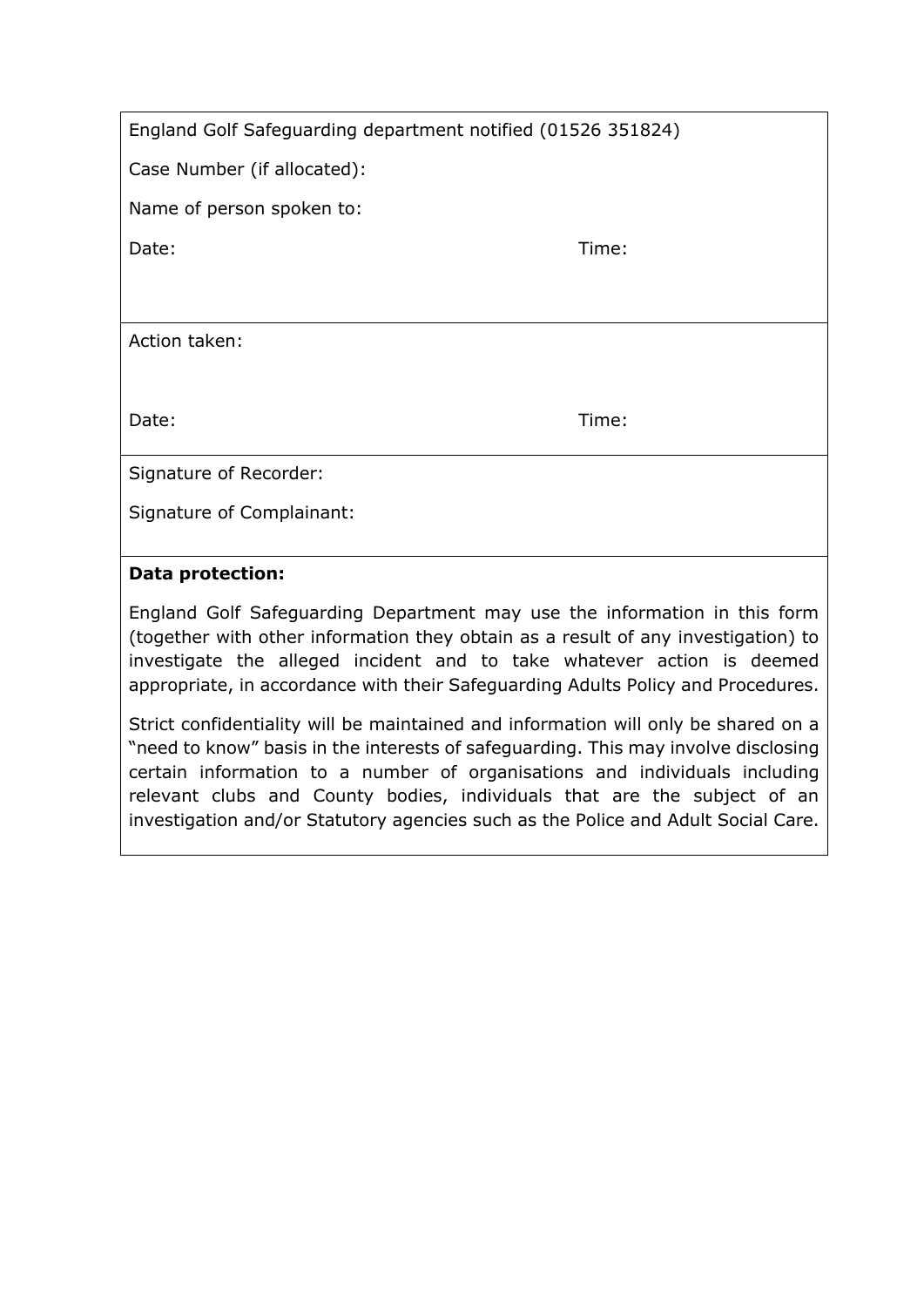## <span id="page-14-0"></span>HIGHGATE GOLF CLUB

## Guidance on types of harm

#### **The Care Act 2014 recognises 10 categories of abuse that may be experienced by adults.**

#### **Self-neglect**

This covers a wide range of behaviour: neglecting to care for one's personal hygiene, health or surroundings and includes behaviour such as hoarding.

#### **Modern Slavery**

This encompasses slavery, human trafficking, forced labour and domestic servitude.

#### **Domestic Abuse**

This includes psychological, physical, sexual, financial and emotional abuse perpetrated by anyone within a person's family. It also includes so called 'honour' based violence.

#### **Discriminatory**

Discrimination is abuse which centres on a difference or perceived difference particularly with respect to race, gender or disability or any of the protected characteristics of the Equality Act.

#### **Organisational**

This includes neglect and poor care practice within an institution or specific care setting such as a hospital or care home, for example, or in relation to care provided in one's own home. This may range from one off incidents to on-going ill-treatment. It can be through neglect or poor professional practice as a result of the structure, policies, processes and practices within an organisation.

#### **Physical**

This includes hitting, slapping, pushing, kicking, misuse of medication, restraint or inappropriate sanctions.

#### **Sexual**

This includes rape, indecent exposure, sexual harassment, inappropriate looking or touching, sexual teasing or innuendo, sexual photography, subjection to pornography or witnessing sexual acts, indecent exposure and sexual assault or sexual acts to which the adult has not consented or was pressured into consenting.

#### **Financial or material**

This includes theft, fraud, internet scamming, coercion in relation to an adult's financial affairs or arrangements, including in connection with wills, property, inheritance or financial transactions, or the misuse or misappropriation of property, possessions or benefits.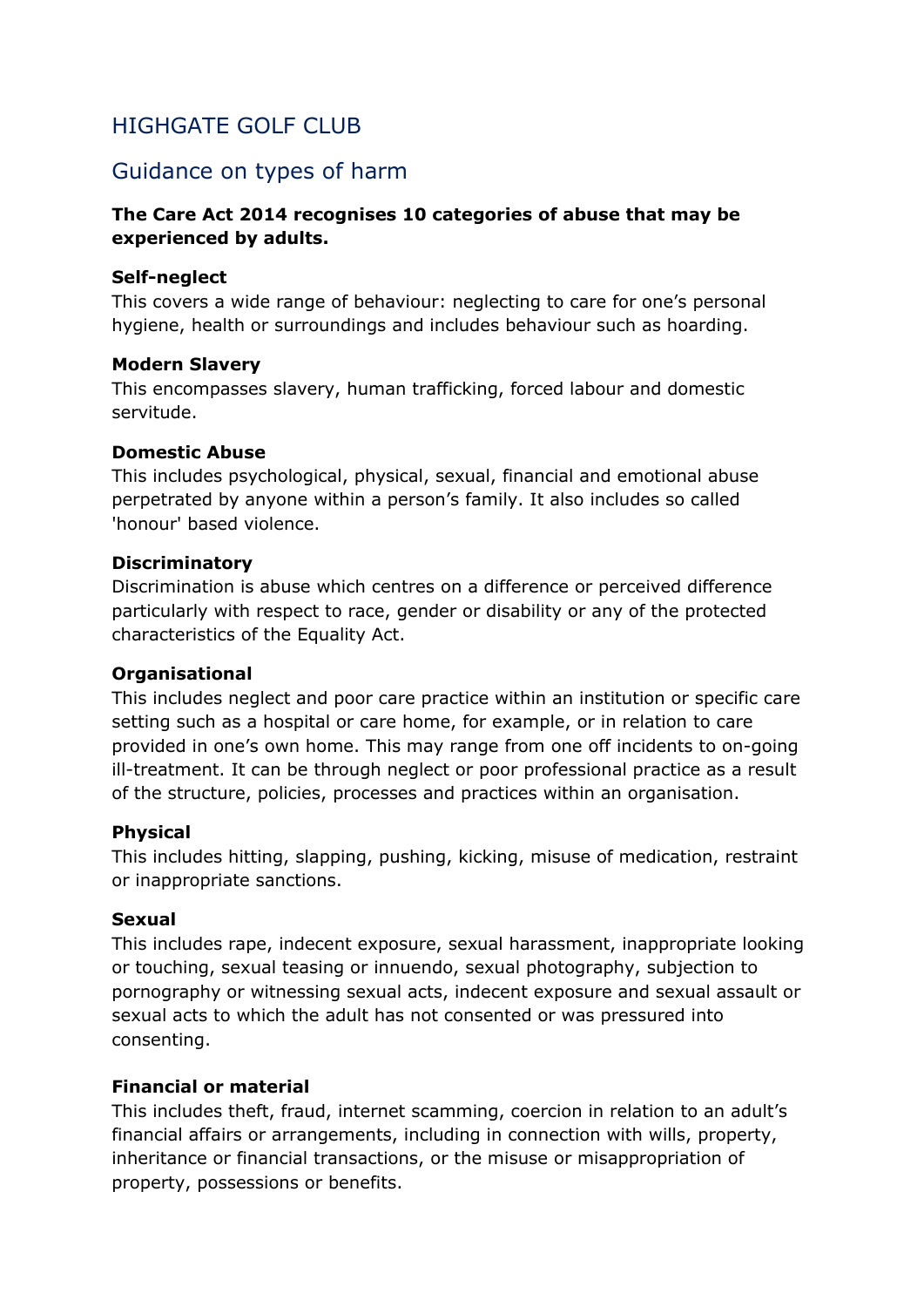#### **Neglect/Acts of omission**

This includes ignoring medical or physical care needs, failing to provide access to appropriate health social care or educational services, the withholding of the necessities of life, such as medication, adequate nutrition and heating.

#### **Emotional or psychological**

This includes threats of harm or abandonment, deprivation of contact, humiliation, blaming, controlling, intimidation, coercion, harassment, verbal abuse, isolation or withdrawal from services or supportive networks.

#### **Not included in the Care Act 2014 but also relevant to safeguarding adults in sport and physical activity:**

#### **Cyber Bullying**

Cyberbullying occurs when someone repeatedly makes fun of another person online or repeatedly picks on another person through emails or text messages, or uses online forums with the intention of harming, damaging, humiliating or isolating another person. It can be used to carry out many different types of bullying (such as racist bullying, homophobic bullying, or bullying related to special educational needs and disabilities) but instead of the perpetrator carrying out the bullying face-to-face, they use technology as a means to do it.

#### **Forced marriage**

This is a term used to describe a marriage in which one or both of the parties are married without their consent or against their will. A forced marriage differs from an arranged marriage, in which both parties consent to the assistance of a third party in identifying a spouse. The Anti-social Behaviour, Crime and Policing Act 2014 make it a criminal offence to force someone to marry.

#### **Mate Crime**

A 'mate crime' is when vulnerable people are befriended by members of the community who go on to exploit and take advantage of them. It may not be an illegal act but still has a negative effect on the individual. Mate Crime is carried out by someone the adult knows and often happens in private. In recent years there have been a number of Serious Case Reviews relating to people with a learning disability who were murdered or seriously harmed by people who purported to be their friend.

#### **Radicalisation**

The aim of radicalisation is to attract people to their reasoning, inspire new recruits and embed their extreme views and persuade vulnerable individuals of the legitimacy of their cause. This may be direct through a relationship, or through social media.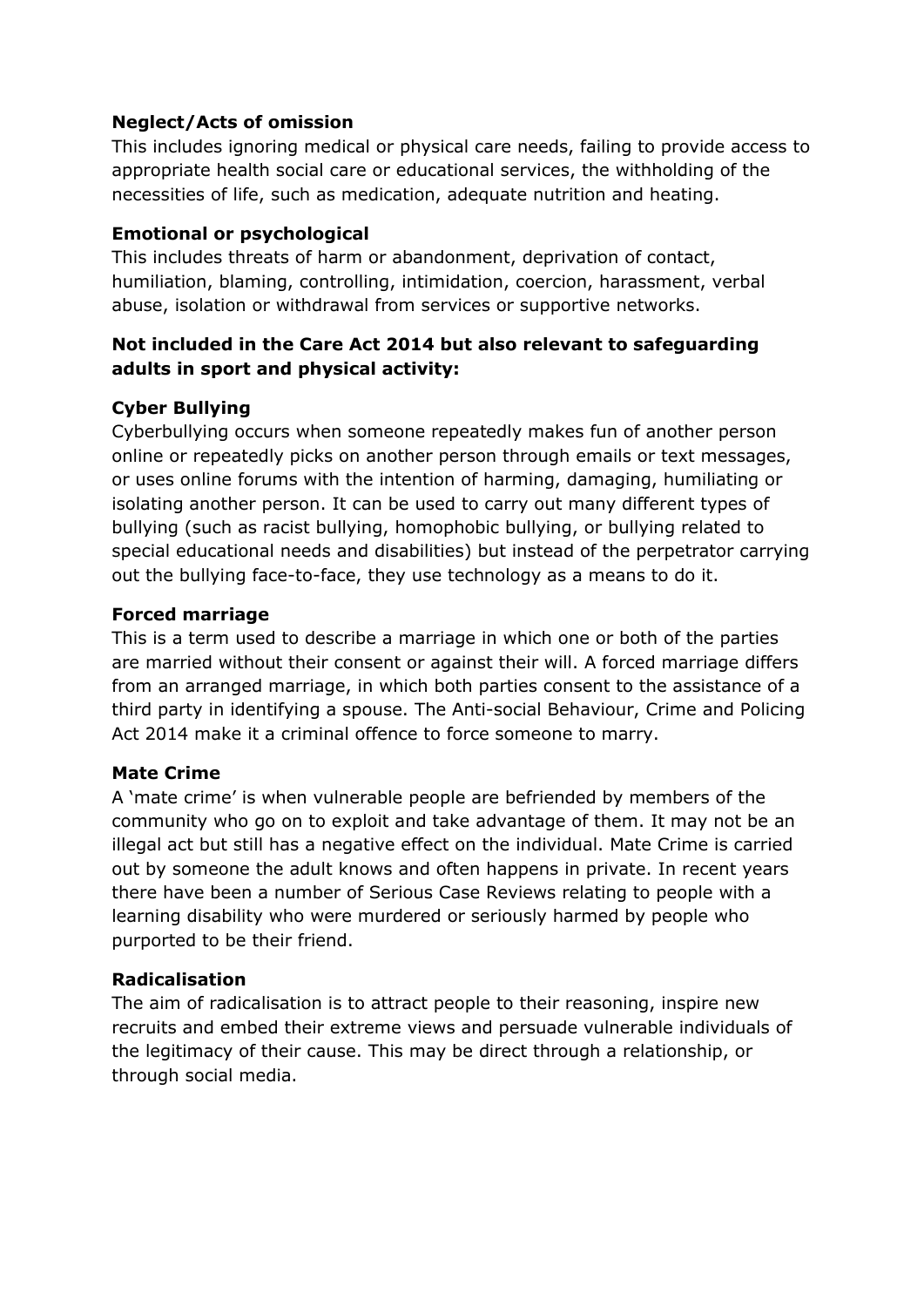## <span id="page-16-0"></span>HIGHGATE GOLF CLUB

## Consent and Information Sharing

Workers and volunteers within sports and physical activity organisations should always share safeguarding concerns in line with their organisation's policy, usually with their safeguarding lead or welfare officer in the first instance, except in emergency situations. As long as it does not increase the risk to the individual, the worker or volunteer should explain to them that it is their duty to share their concern with their safeguarding lead or welfare officer.

The safeguarding lead or welfare officer will then consider the situation and plan the actions that need to be taken, in conjunction with the adult at risk and in line with the organisation's policy and procedures and local safeguarding adults board policy and procedures.

To make an adult safeguarding referral you need to call the local safeguarding adults team. This may be part of a MASH (Multi*-*Agency Safeguarding Hub). A conversation can be had with the safeguarding adults team without disclosing the identity of the person in the first instance. If it is thought that a referral needs to be made to the safeguarding adults team, consent should be sought where possible from the adult at risk.

Individuals may not give their consent to the sharing of safeguarding information with the safeguarding adults team for a number of reasons. Reassurance, appropriate support and revisiting the issues at another time may help to change their view on whether it is best to share information.

If they still do not consent, then their wishes should usually be respected. However, there are circumstances where information can be shared without consent such as when the adult does not have the capacity to consent, it is in the public interest because it may affect other people or a serious crime has been committed. This should always be discussed with your safeguarding lead and the local authority safeguarding adults team.

If someone does not want you to share information outside of the organisation or you do not have consent to share the information, ask yourself the following questions:

- Is the adult placing themselves at further risk of harm?
- Is someone else likely to get hurt?
- Has a criminal offence occurred? This includes: theft or burglary of items, physical abuse, sexual abuse, forced to give extra money for lessons (financial abuse) or harassment.
- Is there suspicion that a crime has occurred?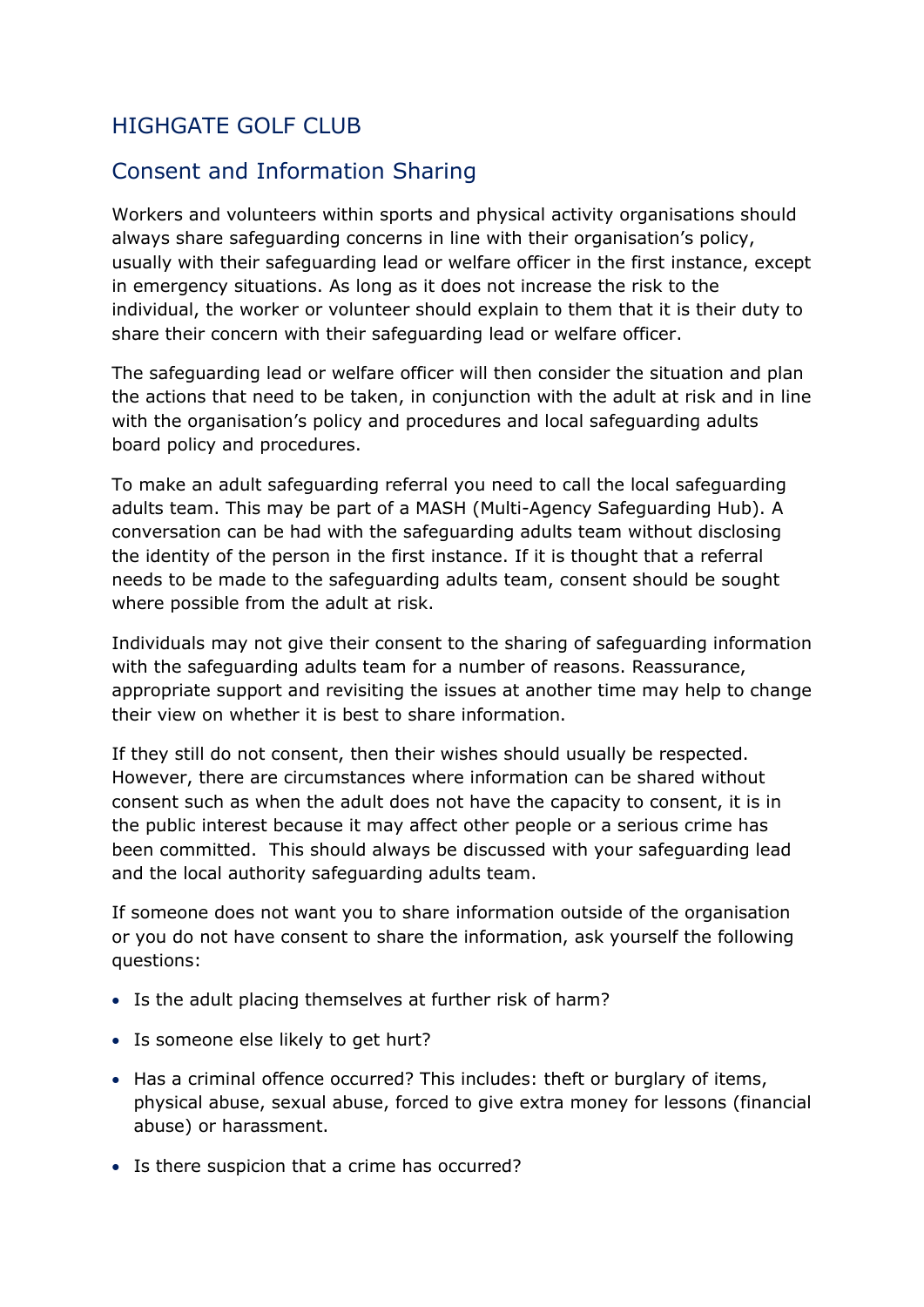If the answer to any of the questions above is 'yes' - then you can share without consent and need to share the information.

When sharing information there are seven Golden Rules that should always be followed.

- **1.** Seek advice if in any doubt
- **2.** Be transparent The Data Protection Act (DPA) is not a barrier to sharing information but to ensure that personal information is shared appropriately; except in circumstances where by doing so places the person at significant risk of harm.
- **3.** Consider the public interest Base all decisions to share information on the safety and well-being of that person or others that may be affected by their actions.
- **4.** Share with consent where appropriate Where possible, respond to the wishes of those who do not consent to share confidential information. You may still share information without consent, if this is in the public interest.
- **5.** Keep a record Record your decision and reasons to share or not share information.
- **6.** Accurate, necessary, proportionate, relevant and secure Ensure all information shared is accurate, up-to-date; necessary and share with only those who need to have it.
- **7.** Remember the purpose of the Data Protection Act (DPA) is to ensure personal information is shared appropriately, except in circumstances where by doing so may place the person or others at significant harm.

Please contact HIGHGATE GOLF CLUB Welfare Officers below,